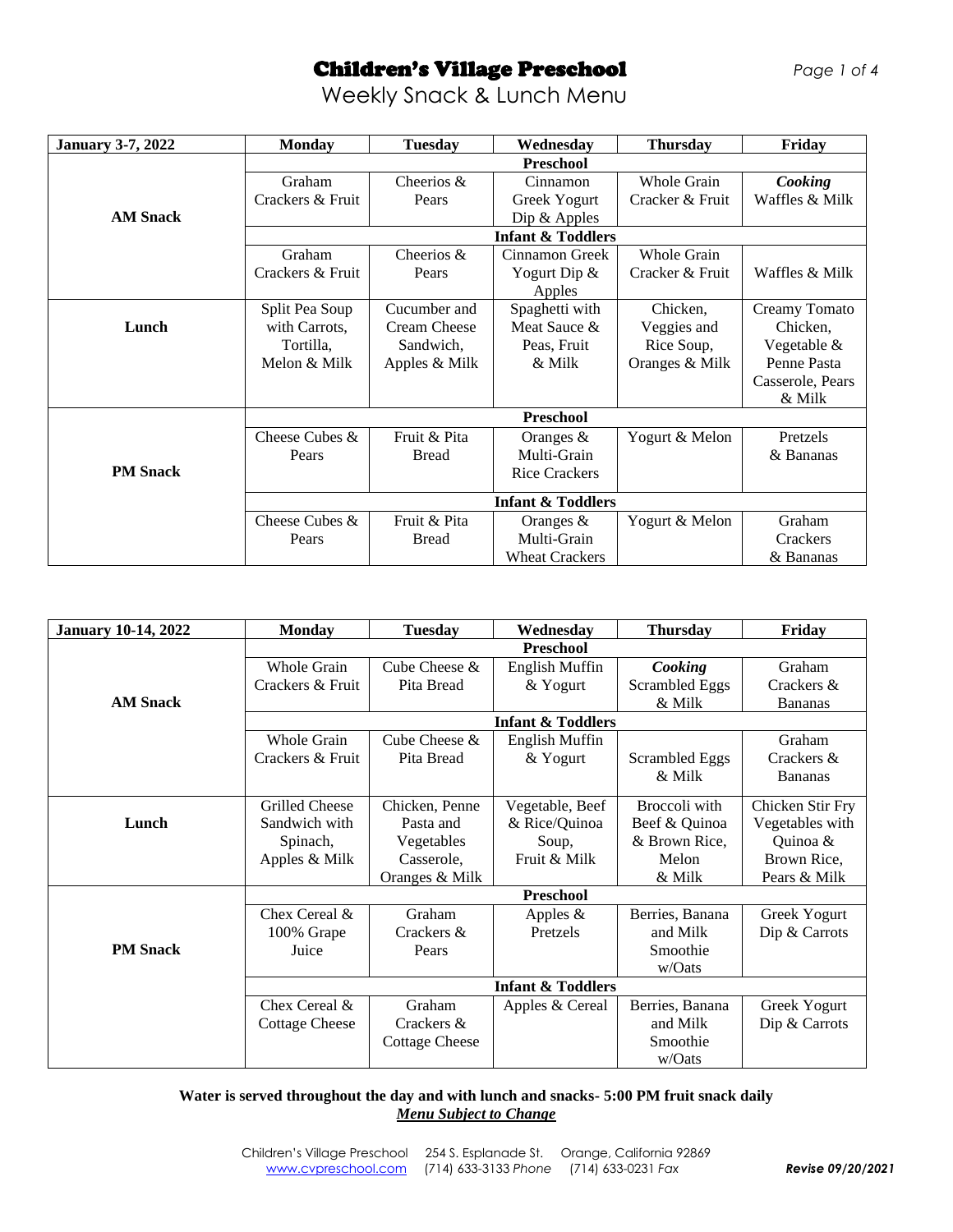# Children's Village Preschool*Page 2 of 4*

#### Weekly Snack & Lunch Menu

| <b>January 17-21, 2022</b> | <b>Monday</b>                | <b>Tuesday</b>     | Wednesday                    | <b>Thursday</b>      | Friday        |  |
|----------------------------|------------------------------|--------------------|------------------------------|----------------------|---------------|--|
|                            | Preschool                    |                    |                              |                      |               |  |
|                            | <b>School Closed</b>         | Cooking            | <b>Cucumber Slices</b>       | Bagels with          | Pita Bread &  |  |
|                            | <b>Holiday</b>               | Pancakes &         | &                            | Cream Cheese &       | Apples        |  |
| <b>AM Snack</b>            |                              | Milk               | Herb Greek                   | 100% Orange          |               |  |
|                            |                              |                    | Yogurt Dip                   | Juice                |               |  |
|                            |                              |                    | <b>Infant &amp; Toddlers</b> |                      |               |  |
|                            | <b>School Closed</b>         |                    | <b>Cucumber Slices</b>       | Bagels with          | Pita Bread &  |  |
|                            | <b>Holiday</b>               | Waffles & Milk     | &                            | Cream Cheese &       | Apples        |  |
|                            |                              |                    | Herb Greek                   | 100% Orange          |               |  |
|                            |                              |                    | Yogurt Dip                   | Juice                |               |  |
|                            | <b>School Closed</b>         | Quesadillas with   | Chicken Quinoa               | Teriyaki             | Meat Lasagna, |  |
| Lunch                      | Holiday                      | Spinach,           | & Veggie Soup,               | Chicken,             | Pears         |  |
|                            |                              | Apples & Milk      | Fruit                        | Brown Rice,          | & Milk        |  |
|                            |                              |                    | & Milk                       | Green Beans,         |               |  |
|                            |                              |                    |                              | Melon & Milk         |               |  |
|                            | <b>Preschool</b>             |                    |                              |                      |               |  |
|                            | <b>School Closed</b>         | Cube Cheese &      | Wheat English                | Multi-Grain          | Yogurt        |  |
|                            | <b>Holiday</b>               | Pretzels           | Muffin                       | <b>Rice Crackers</b> | $&$ Fruit     |  |
| <b>PM</b> Snack            |                              |                    | & Apples                     | & Bananas            |               |  |
|                            | <b>Infant &amp; Toddlers</b> |                    |                              |                      |               |  |
|                            | <b>School Closed</b>         | Cube Cheese &      | Wheat English                | Multi-Grain          | Yogurt        |  |
|                            | Holiday                      | <b>Whole Grain</b> | Muffin                       | Crackers             | &             |  |
|                            |                              | Cracker            | & Apples                     | & Bananas            | Fruit         |  |

| <b>January 24-28, 2022</b> | <b>Monday</b>                | <b>Tuesday</b>  | Wednesday                    | <b>Thursday</b> | Friday          |  |
|----------------------------|------------------------------|-----------------|------------------------------|-----------------|-----------------|--|
|                            | Preschool                    |                 |                              |                 |                 |  |
|                            | Multi-Grain                  | Cereal & Fruit  | Cooking                      | Cheese Cubes &  | Graham          |  |
|                            | Cheerios                     |                 | Quesadilla                   | Apples          | Crackers & Milk |  |
| <b>AM Snack</b>            | & 100% Juice                 |                 |                              |                 |                 |  |
|                            |                              |                 | <b>Infant &amp; Toddlers</b> |                 |                 |  |
|                            | Multi-Grain                  | Cereal & Fruit  |                              | Cheese Cubes &  | Graham          |  |
|                            | Cheerios                     |                 | Quesadilla                   | Apples          | Crackers        |  |
|                            | &                            |                 |                              |                 | & Milk          |  |
|                            | 100% Juice                   |                 |                              |                 |                 |  |
|                            | Lentil Soup with             | Baked Chicken,  | Ground Beef                  | Vegetable, Beef | Mac & Cheese,   |  |
|                            | Carrots, Tortilla,           | Mashed          | with Broccoli &              | and Rice/Quinoa | Peas & Carrots, |  |
| Lunch                      | Pears & Milk                 | Potatoes, Green | Quinoa &                     | Soup, Oranges   | Melon & Milk    |  |
|                            |                              | Beans, Fruit &  | Brown Rice,                  | & Milk          |                 |  |
|                            |                              | Milk            | Apples & Milk                |                 |                 |  |
|                            | Preschool                    |                 |                              |                 |                 |  |
|                            | Apples                       | Pita Bread      | <b>Whole Grain</b>           | Cheerios &      | Wheat English   |  |
|                            | &                            | With Cream      | Crackers                     | <b>Bananas</b>  | Muffin          |  |
| <b>PM</b> Snack            | <b>Cube Cheese</b>           | Cheese          | &                            |                 | &               |  |
|                            |                              |                 | Oranges                      |                 | Pears           |  |
|                            | <b>Infant &amp; Toddlers</b> |                 |                              |                 |                 |  |
|                            | Apples                       | Pita Bread      | <b>Whole Grain</b>           | Cheerios &      | Wheat English   |  |
|                            | &                            | With Cream      | Crackers                     | <b>Bananas</b>  | Muffin          |  |
|                            | <b>Cube Cheese</b>           | Cheese          | &                            |                 | &               |  |
|                            |                              |                 | Oranges                      |                 | Pears           |  |

**Water is served throughout the day and with lunch and snacks- 5:00 PM fruit snack daily** *Menu Subject to Change*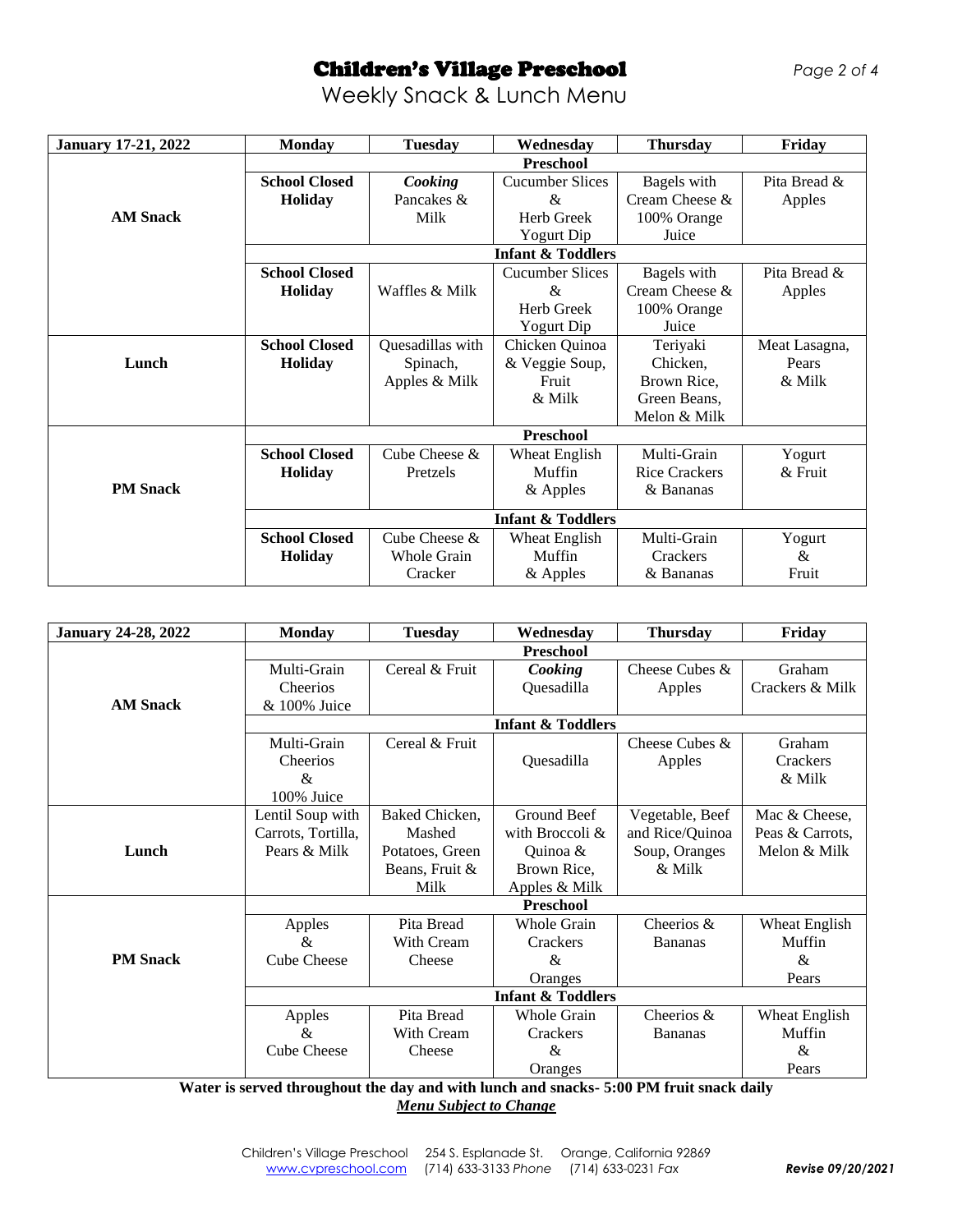# Children's Village Preschool*Page 3 of 4*

Weekly Snack & Lunch Menu

| <b>January 31- Feb. 4, 2022</b> | <b>Monday</b>                | <b>Tuesday</b>  | Wednesday                    | <b>Thursday</b> | Friday                |  |  |
|---------------------------------|------------------------------|-----------------|------------------------------|-----------------|-----------------------|--|--|
|                                 |                              |                 | Preschool                    |                 |                       |  |  |
|                                 | Chex Cereal &                | Cheese $&$      | Herb Greek                   | Milk & Kix      | Cooking               |  |  |
|                                 | Apples                       | Crackers        | Yogurt Dip $\&$              | Cereal          | Tortilla with         |  |  |
| <b>AM Snack</b>                 |                              |                 | Carrots                      |                 | Butter & Milk         |  |  |
|                                 | <b>Infant &amp; Toddlers</b> |                 |                              |                 |                       |  |  |
|                                 | Chex Cereal &                | Cheese $&$      | Herb Greek                   | Milk & Kix      | Tortilla with         |  |  |
|                                 | Apples                       | Crackers        | Yogurt Dip &                 | Cereal          | Butter & Milk         |  |  |
|                                 |                              |                 | Carrots                      |                 |                       |  |  |
|                                 | Turkey $&$                   | Baked Chicken,  | "Chili Con                   | Meat Lasagna,   | Chicken,              |  |  |
|                                 | Spinach Grilled              | Brown Rice with | Carne" Broccoli,             | Oranges & Milk  | Vegetables and        |  |  |
| Lunch                           | Cheese                       | Peas, Fruit &   | Apples & Milk                |                 | Quinoa &              |  |  |
|                                 | Sandwich, Pears              | Milk            |                              |                 | <b>Brown Rice</b>     |  |  |
|                                 | & Milk                       |                 |                              |                 | Casserole             |  |  |
|                                 |                              |                 |                              |                 | Melon & Milk          |  |  |
|                                 | <b>Preschool</b>             |                 |                              |                 |                       |  |  |
|                                 | <b>Whole Grain</b>           | Pretzels &      | Oranges $\&$                 | Graham          | Cube Cheese &         |  |  |
|                                 | Cracker $& 100\%$            | <b>Bananas</b>  | Multi-Grain                  | Crackers        | Pears                 |  |  |
| <b>PM</b> Snack                 | Pineapple Juice              |                 | Cheerios                     | $&$ Fruit       |                       |  |  |
|                                 |                              |                 | <b>Infant &amp; Toddlers</b> |                 |                       |  |  |
|                                 | <b>Whole Grain</b>           | Cheerios &      | Oranges $&$                  | Graham          | <b>Cottage Cheese</b> |  |  |
|                                 | Cracker &                    | <b>Bananas</b>  | Multi-Grain                  | Crackers        | & Pears               |  |  |
|                                 | <b>Cottage Cheese</b>        |                 | Cheerios                     | $&$ Fruit       |                       |  |  |

| <b>February 7-11, 2022</b> | <b>Monday</b>        | <b>Tuesday</b>               | Wednesday                    | <b>Thursday</b>        | Friday                |  |  |  |
|----------------------------|----------------------|------------------------------|------------------------------|------------------------|-----------------------|--|--|--|
|                            | <b>Preschool</b>     |                              |                              |                        |                       |  |  |  |
|                            | Multi-Grain          | Graham                       | Apples & Wheat               | Cooking                | Pita Bread &          |  |  |  |
|                            | <b>Rice Crackers</b> | Crackers & Milk              | English Muffin               | <b>Scrambled Eggs</b>  | <b>Bananas</b>        |  |  |  |
| <b>AM Snack</b>            | $\&$                 |                              |                              | $&$ Milk               |                       |  |  |  |
|                            | Fruit                |                              |                              |                        |                       |  |  |  |
|                            |                      | <b>Infant &amp; Toddlers</b> |                              |                        |                       |  |  |  |
|                            | Multi-Grain          | Graham                       | Apples & Wheat               | <b>Scrambled Eggs</b>  | Pita Bread &          |  |  |  |
|                            | Crackers &           | Crackers &                   | English Muffin               | $&$ Milk               | <b>Bananas</b>        |  |  |  |
|                            | Fruit                | Milk                         |                              |                        |                       |  |  |  |
|                            |                      |                              |                              |                        |                       |  |  |  |
|                            | Fish Sticks,         | Mac n 'Cheese                | Beef & Broccoli              | Chicken.               | Spaghetti, Meat       |  |  |  |
|                            | Slice of Wheat       | Green Beans                  | Ouesadillas,                 | Vegetable &            | Sauce with Peas,      |  |  |  |
| Lunch                      | Bread, Celery        | Apples & Milk                | Oranges & Milk               | Quinoa Soup,           | Pears & Milk          |  |  |  |
|                            | Sticks with          |                              |                              | Fruit & Milk           |                       |  |  |  |
|                            | Yogurt Dip           |                              |                              |                        |                       |  |  |  |
|                            | Melon & Milk         |                              |                              |                        |                       |  |  |  |
|                            | <b>Preschool</b>     |                              |                              |                        |                       |  |  |  |
|                            | Cheese $\&$          | Cereal $\&$                  | Berries, Banana,             | Herb Greek             | Yogurt & Whole        |  |  |  |
|                            | <b>Cheerios</b>      | Oranges                      | Oats and Milk                | Yogurt Dip &           | <b>Grain Crackers</b> |  |  |  |
| <b>PM</b> Snack            |                      |                              | Smoothie                     | <b>Cucumber Slices</b> |                       |  |  |  |
|                            |                      |                              |                              |                        |                       |  |  |  |
|                            |                      |                              | <b>Infant &amp; Toddlers</b> |                        |                       |  |  |  |
|                            | Cheese $&$           | Cereal $\&$                  | Berries, Banana,             | Herb Greek             | Yogurt & Whole        |  |  |  |
|                            | Cheerios             | Oranges                      | Oats and Milk                | Yogurt Dip &           | <b>Grain Crackers</b> |  |  |  |
|                            |                      |                              | Smoothie                     | <b>Cucumber Slices</b> |                       |  |  |  |
|                            |                      |                              |                              |                        |                       |  |  |  |

**Water is served throughout the day and with lunch and snacks- 5:00 PM fruit snack daily**